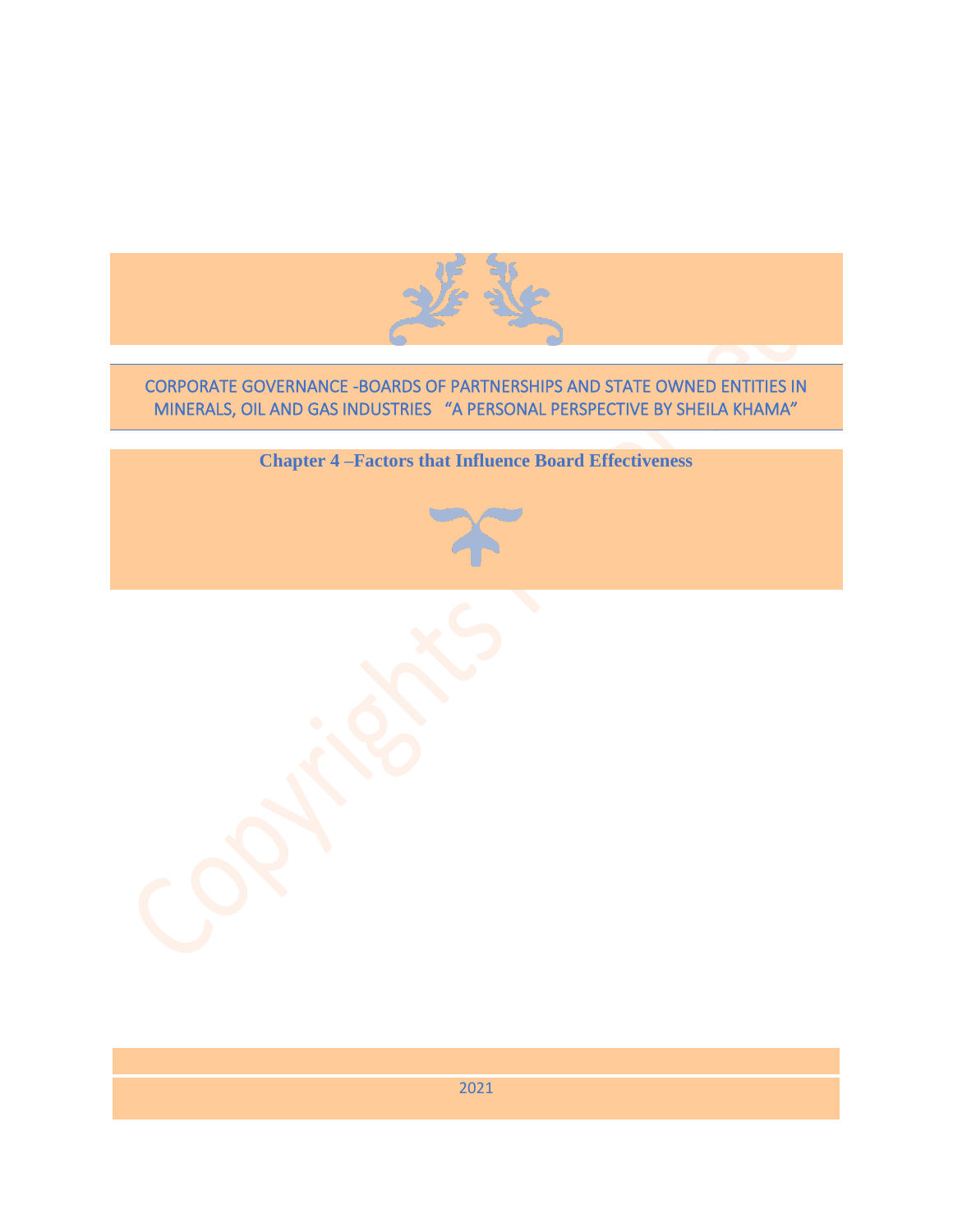It is one thing for a board of directors to embrace the principles of good governance and to understand the challenges thereof, but it is entirely another to use this knowledge to effectively lead. In this respect, it is worth noting that effective corporate boards display certain characteristics, as detailed below. In the preceding chapters I discussed generic factors because these lay the foundation for corporate governance. But, given the sectors and target audiences for this book, this is not enough. So just as I dealt with matters that underpin good governance and corporate governance, I adopt the same approach in the chapter. I look at effective boards starting with generic issues and moving onto those relating to the sector and type of companies that are the subject of this book. I dwell on the question of how well SOEs and other companies in which the State has equity fare regarding the criteria.

*Fit for Purpose*: A board must be structured and composed to be fit for purpose. This means the type, culture and composition of the board must align to the business environment and goals. It also means that the people nominated to the board must collectively have the skills to lead the company. For State representatives, this means a clearly articulated mandate that speaks to the State's long-term aspirations. For instance, the 'old boys' club structure would not be appropriate in this case.

*A Sense of purpose:* It may seem self-evident that directors should display this quality, but it is not. Yet, a board of directors with a clear sense of purpose based on a well-articulated corporate mandate stands a better chance of effectively strategizing and providing leadership. On the other hand, a well-defined strategic direction to guide the performance of executive management is vital for containing risk and monitoring corporate performance.

*Fully Empowered and Free of Shareholder Interference***:** Considering their role as custodians of corporate strategy, to be effective the individual directors must be fully empowered to exercise authority without undue interference by their principals. In SOEs, political interference can paralyze a well-structured, suitably composed, professionally competent, committed and ethical board. The directors can be reduced to a mere rubber stamp board. Yet, it is only through empowered individuals able to exercise free will that boards of directors can discharge their duties effectively. This requires that a relationship of trust exists between the shareholder and the individuals they nominate. However, in cases of SOEs, a common dynamic between the government nominee and shareholder is usually one of professional dependency, which does not bode well for independence. (*I shall revisit this matter when I discuss the subject of representatives of governments under Chapter 6.*)

*Competency Based Board Appointments:* Companies go to great length to find the right people with a mixture of skills and gravitas because this brings competency and corporate prestige. Both inspire market confidence and are desirable, especially for listed companies and other visible brands. Directors representing the State should (like those representing private investors) be subject to the same selection standards. They should be selected for their competency and not by reason of the public service position the individual happens to occupy. Yet, this is a very common criteria used to nominate appointees to boards of SOEs or to partnerships with private investors. The tendency to select representatives from the civil service is, in my view, particularly unwise, given the likelihood for political interference. Quite apart from this, confronted with the peculiarities of a private sector environment, this is not the best deployment of their unique and undeniable expertise.

*Stakeholder Alignment*: Ensuring that the company's strategy is aligned to expectations of its stakeholders is important for all companies but is particularly so in minerals, oil and gas sectors, which are subject to public scrutiny and a myriad of stakeholder expectations that require reconciliation. In these sectors, recognition and acceptance of the principle of shared benefits by the board of directors is an essential corporate value. While a winner-takes-all mentality may yield short-term gains, in the long run it severely limits the ability of the company to conduct business through lack of trust by stakeholders. Effective boards understand the importance of avoiding this by promoting a culture of value sharing with governments and communities. This can be difficult in a corporate environment in which executives are judged by what they deliver financially in the short-term on the one hand and expectations by governments and communities to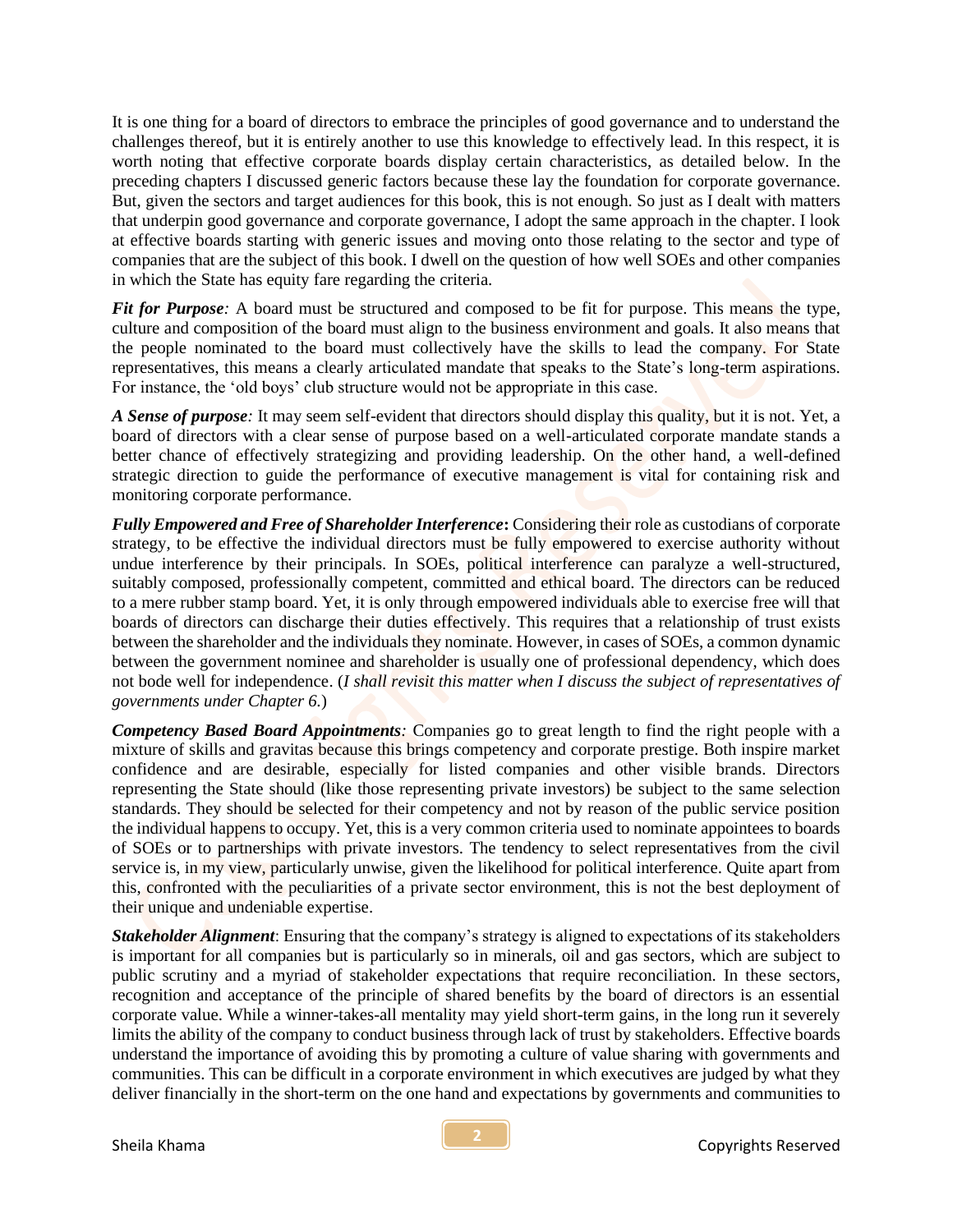immediately benefit from the resources projects on the other. It is the responsibility of the board to reconcile the divergent interests, including containing executive exuberance and avoiding the risk of long-term damage.

Diagram :3 Sample Business Stakeholder Mapping



## Source: www.unido.org

*Business Ethics*: Actions of a board of directors that are grounded on sound business ethics provide a firm foundation for corporate governance. In sectors that rely on the extraction and trade of minerals, oil and gas resources, sound business ethics include but are not limited to a commitment to fair licensing regimes and fair product pricing, as well as transparent relations with host governments and communities. It includes long-term regard for the impact of the operations of the company on the physical and social environment and provision of resources to mitigate risk of unintended consequences. ESG ratings and their growing importance in financial markets is a good illustration of how essential this is. It requires the board of directors to continuously scrutinize the actions of the corporate executives to ensure that pursuit of commercial gain is not at the expense of environmental stewardship and employee health and safety, among other concerns. It also requires the commitment of the board to reward those who exhibit ethical behaviour while taking punitive action against those who disregard corporate values and business ethics. In the long run, such actions build trust with the public and increase chances for companies to secure the social license to operate. Armed with this knowledge, effective boards of directors of minerals, oil and gas companies champion the course for the highest ethical standards.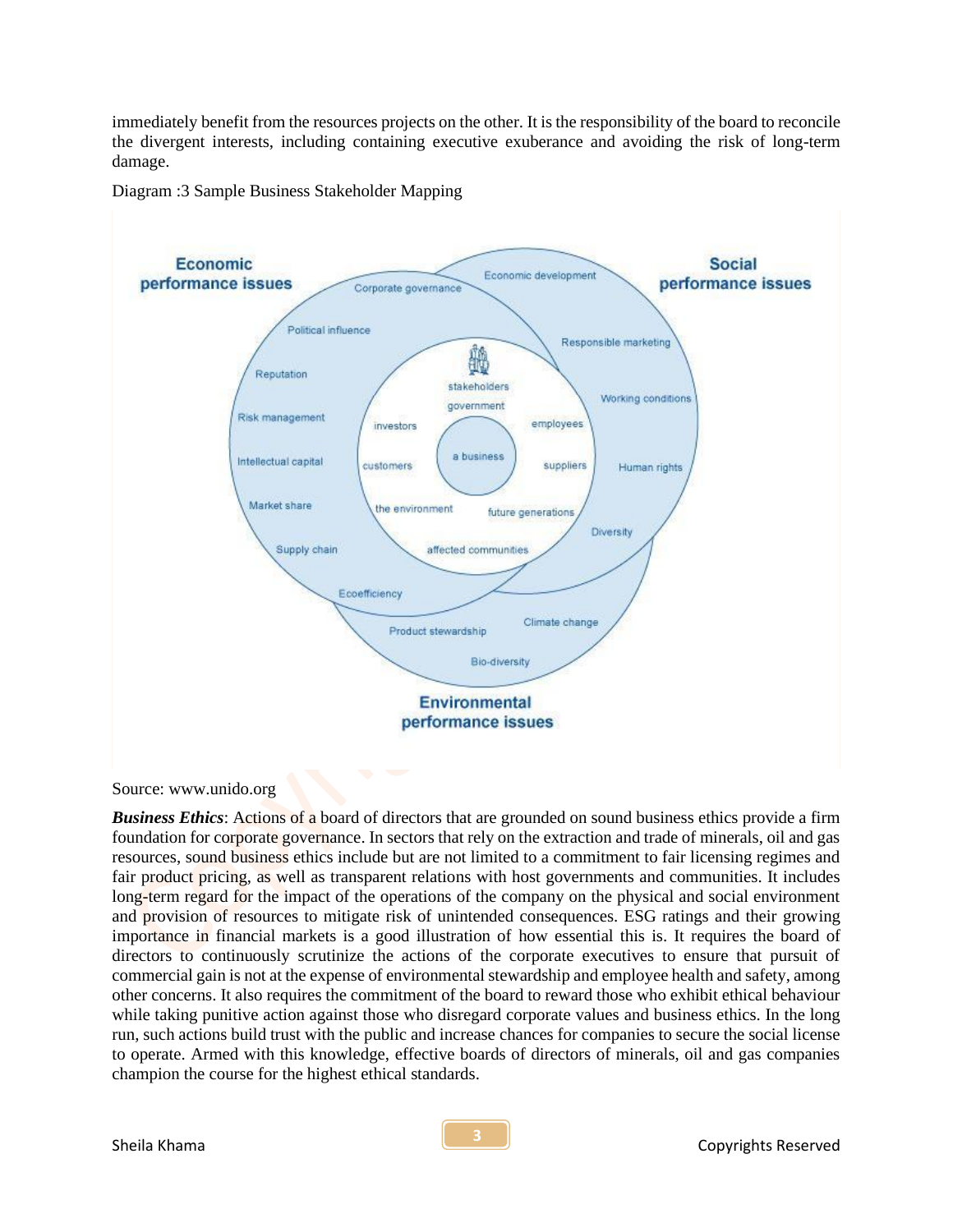*Exclusion of Party Political Interests:* Political parties and leaders of any political system come and go. The sovereign position of a country on the other hand is sacrosanct. The country's minerals, oil and gas wealth must be managed in a non-partisan way to serve the country and not the political interests of any political party or group in power. In this context, the board of directors is the gatekeeper. Board effectiveness requires that the process of appointing and/or nominating directors to boards of SOEs and any company with State equity be non-partisan. The least effective method is one that centralizes power around a political appointee, such as a minister of cabinet. Such discretionary powers breed corruption and cronyism. On the other extreme, some systems have no selection process as such and default to a piece of legislation that stipulates a position in the public service or political structure on an ex-officio basis. Botswana adopts this approach. This is passive and does not meet many of the more pro-active criteria I discuss below.

An effective selection method embodies several principles. The first and most important is a *decentralized* approach that allows for inputs across party lines and others in the shareholder constituency. A national assembly is good example. But it is not practical for a whole parliament to carry the task of selecting a nominee to a board of directors. Therefore, some delegation of duties - where the minister responsible uses an external executive search to shortlist and review for ultimate approval by a committee of parliament might be a more practical way. Another option is empowerment of corporate leadership through delegation of authority. In this case, the Chairperson of the board and a few senior directors are granted full responsibility to find the right candidates without the involvement of state officials or politicians. Denmark, Sweden and Finland use the latter approach, while Norway leans towards a mix of legal requirements for demographic diversity and corporate independence. Quite apart from containing corruption, such an approach makes boards more likely to be effective because they avail the principles of *continuity* and *stability* of the governance environment that does not depend on outcomes of political elections. Finally, a nomination and selection process that also addresses remuneration, to ensure that SOEs and partnerships can attract and retain talent, is indispensable to corporate performance through a competent board. While none of these approaches offers a perfect solution, an important consideration is that each excludes party political interests.

**Innovation For Leadership:** I reviewed many definitions of the term innovation and the one that resonated with me was on the Wikipedia page which defines it as "*a new idea, creative thoughts, new imaginations in the form of device or method*". Innovation 'is often also viewed as the application of better solutions that meet new requirements, unarticulated needs, or existing market needs'.<sup>1</sup> Based on the dynamic nature of the business environment of minerals, oil and gas sectors, it is clear that change is the only certainty. Change in governance standards, stakeholder expectations, technology, markets, levels of scrutiny and therefore the business environment. To keep up, effective boards must adopt more innovative approaches towards strategy and in relation to how it fuses all these factors a single coherently corporate ecosystem. As with most criterion, this also fits in the category of easier said than done. But it is also very unlikely that companies in minerals, oil and gas sectors can survive without placing innovation center stage. Yet, few elevate the matter to the board. In my quick search for instance, I have found very few that have a dedicated R&D sub-committee of the board. In cases where such a committee exists the notion of innovation is confined to the traditional science and technology space. However, my sense is that this is a gross oversight. Innovation in both the scientific, commercial and social sense is essential for the boards of the companies to contain risk and find new solutions to the myriad of issues facing them. (I shall revisit the subject of innovation again in the section of the book dealing with sustainability).

The eight factors described above are particularly important for SOEs and partnerships in which the State has equity. But others that are essentially across the board include; a diversity of individual director competencies, a good balance between executive and non-executive directors, timely receipt of information, regard for confidentiality, individual role clarity, avoidance of personal agendas, regular assessment of

<sup>1</sup> Wikipedia